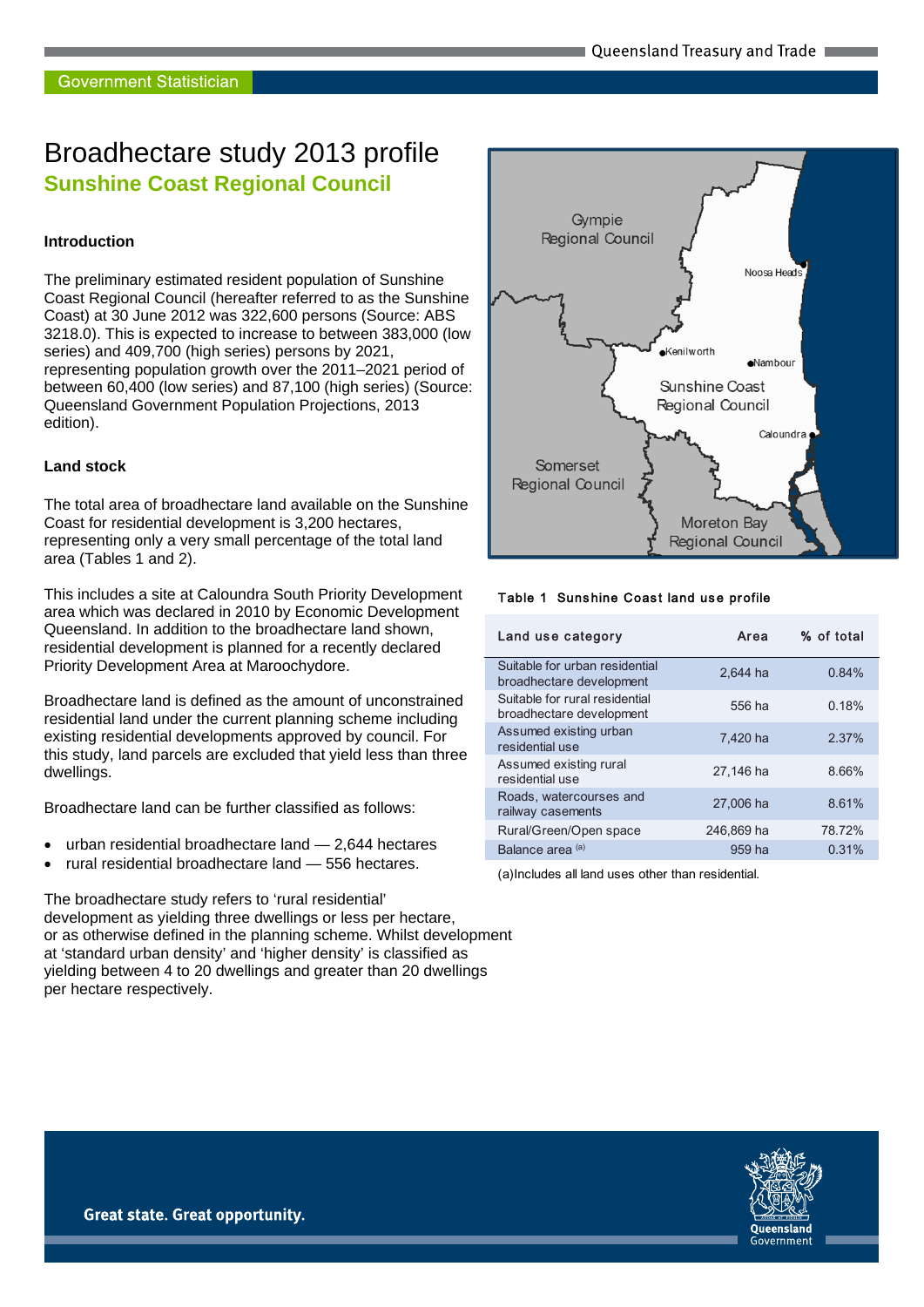## **Dwelling yields**

Table 2 shows 'theoretical dwelling yield' (the potential number of dwellings that could be constructed based on the identified land stock) and 'expected dwelling yield' (which takes into account factors affecting development of land such as ownership and land fragmentation).

**Table 2 Sunshine Coast broadhectare stock and dwelling yield (a)**

|                | Broadhectare stock (hectares) |                           |                  | Theoretical    | Expected dwelling yield (dwellings) $\circ$   |                          |                           |                  |                    |
|----------------|-------------------------------|---------------------------|------------------|----------------|-----------------------------------------------|--------------------------|---------------------------|------------------|--------------------|
| Timeframe      | <b>Higher</b><br>density      | Standard<br>urban density | Rural<br>density | Total<br>stock | dwelling vield<br>$(dwelling)$ <sup>(b)</sup> | <b>Higher</b><br>density | Standard<br>urban density | Rural<br>density | Total<br>dwellings |
| $0 - 2$ years  | 37                            | 389                       | 81               | 508            | 4.568                                         | 1.398                    | 3.075                     | 95               | 4.568              |
| $2 - 5$ years  | 122                           | 271                       | 34               | 428            | 7.278                                         | 4.264                    | 2.773                     | 57               | 7.094              |
| $5 - 10$ years | 168                           | 568                       | 119              | 854            | 12.991                                        | 5.241                    | 6.869                     | 233              | 12,343             |
| $10+$ years    | 380                           | 373                       | 47               | 799            | 15.738                                        | 9.286                    | 5.792                     | 124              | 15.202             |
| Not specified  | 143                           | 192                       | 276              | 611            | 7.047                                         | 4.628                    | 1.615                     | 301              | 6.544              |
| Total          | 850                           | 1.794                     | 556              | 3.200          | 47.622                                        | 24.817                   | 20.124                    | 811              | 45.753             |

(a) Components may not sum exactly to totals due to rounding.

(b) Yield if all broadhectare stock is developed irrespective of ownership and/or fragmentation.

(c) Yield has been reduced to account for likelihood of development due to factors such as ownership and fragmentation.

The main points from Table 2 are:

- Broadhectare land is likely to yield approximately 45,800 dwellings.
- Development at higher density accounts for over 54 per cent of the total expected dwelling yield.
- Development at standard urban density will account for 44 per cent of the total expected dwelling yield.

#### **Stock composition**

The broadhectare stock on the Sunshine Coast is contained primarily within land parcels greater than 10 hectares in area (Table 3). For all broadhectare parcels, the difference between the overall parcel area (5,615 hectares) and the area available for development (3,200 hectares) indicates that some parcels are affected by physical or environmental constraints. The main points from Table 3 include:

- Residential stock is contained within 799 land parcels.
- Parcels less than or equal to 1.2 hectares account for over 55 per cent of all parcels.
- Of the urban broadhectare stock, over 72 per cent is contained in parcels sized 10 hectares or more.
- Parcels sized 10 hectares or more account for over 80 per cent of the expected total dwelling yield from broadhectare land.

|  |  |  | Table 3 Sunshine Coast broadhectare stock composition (a) |  |  |  |
|--|--|--|-----------------------------------------------------------|--|--|--|
|--|--|--|-----------------------------------------------------------|--|--|--|

| Parcel size<br>Total area<br>Land |                     |                          | Broadhectare area (hectares)        |                      | Expected dwelling yield (number) |                                     |                      |                    |
|-----------------------------------|---------------------|--------------------------|-------------------------------------|----------------------|----------------------------------|-------------------------------------|----------------------|--------------------|
| categories<br>(hectares)          | parcels<br>(number) | of parcels<br>(hectares) | Urban<br>residential <sup>(b)</sup> | Rural<br>residential | Total<br>stock                   | Urban<br>residential <sup>(b)</sup> | Rural<br>residential | Total<br>dwellings |
| $\leq$ 1.2                        | 442                 | 236                      | 188                                 | $\overline{2}$       | 190                              | 2.235                               | 18                   | 2.253              |
| $1.3 - 2.0$                       | 119                 | 197                      | 131                                 | $\overline{7}$       | 138                              | 1,685                               | 9                    | 1.694              |
| $2.1 - 4.9$                       | 130                 | 429                      | 270                                 | 28                   | 298                              | 3.421                               | 79                   | 3,500              |
| $5.0 - 9.9$                       | 44                  | 300                      | 143                                 | 54                   | 197                              | 1.484                               | 68                   | 1.552              |
| $10.0+$                           | 64                  | 4.453                    | 1.912                               | 465                  | 2.377                            | 36.116                              | 637                  | 36,753             |
| Total                             | 799                 | 5.615                    | 2.644                               | 556                  | 3.200                            | 44.941                              | 811                  | 45,753             |

(a) Components may not sum exactly to totals due to rounding.

(b) Includes dwellings at higher and standard urban densities.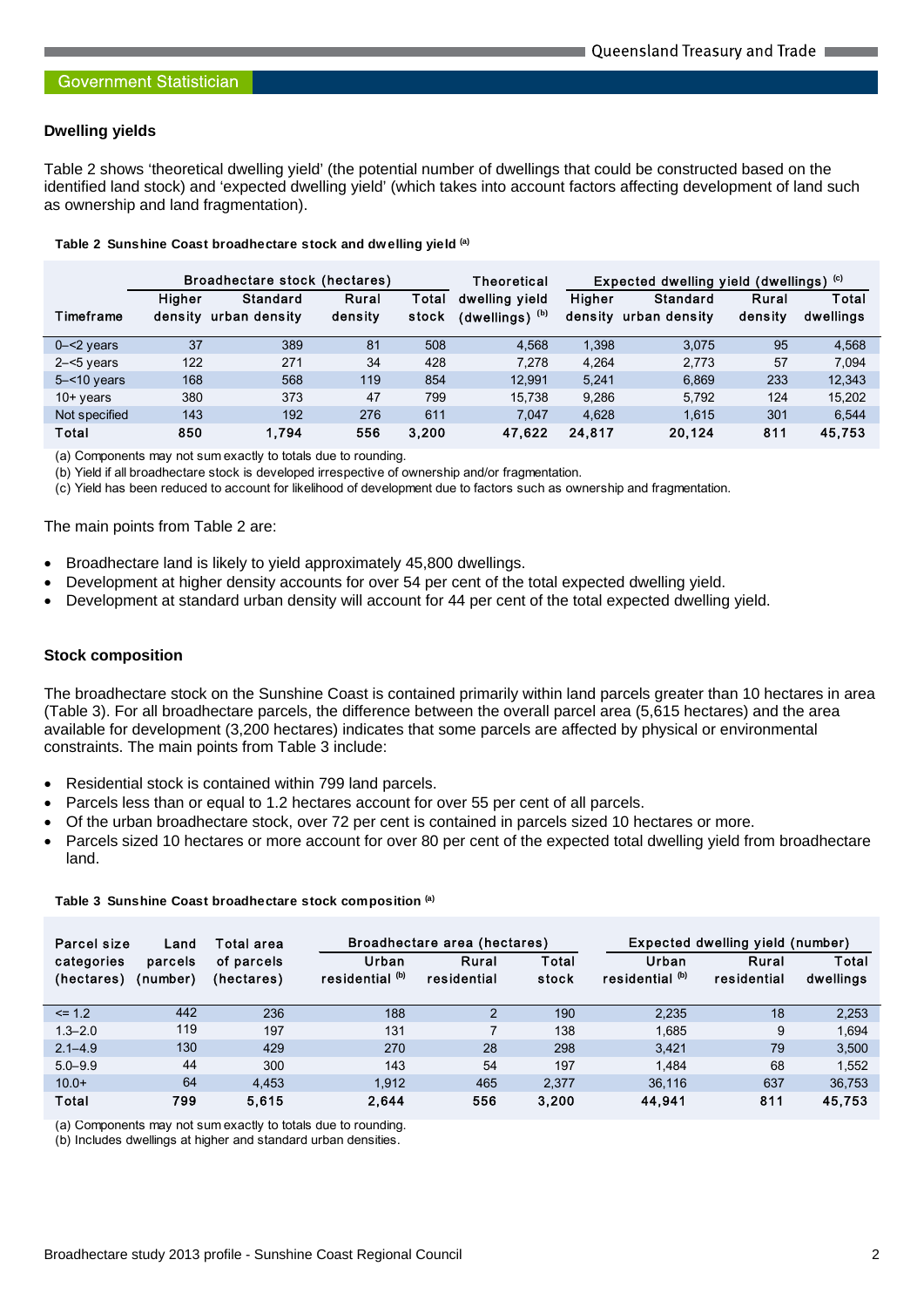#### **Population capacity**

Average household size for occupied private dwellings on the Sunshine Coast at the time of the 2011 Census was 2.7 and 1.8 persons for houses and attached dwellings respectively. Table 4 shows a range of possible population yields for the total identified broadhectare stock in each density category by a range of household sizes. The current household sizes at the time of the 2011 Census are highlighted.

The main finding from Table 4 is that, depending on average household size, land from broadhectare development could accommodate between 82,900 and 119,500 people. Further development in existing residential areas, where the parcel size is less than 2,500 square metres, could also accommodate additional population.

| Development                        | Number of |                                                | Household size (average persons per household) |                           |         |         |  |  |
|------------------------------------|-----------|------------------------------------------------|------------------------------------------------|---------------------------|---------|---------|--|--|
| type                               | dwellings | 2.3                                            | 2.5                                            | 2.7                       | 2.9     | 3.1     |  |  |
|                                    |           |                                                | Possible population yield                      |                           |         |         |  |  |
| Rural residential                  | 811       | 1.865                                          | 2.028                                          | 2.190                     | 2,352   | 2.514   |  |  |
| Standard urban density residential | 20.124    | 46.285                                         | 50.310                                         | 54.335                    | 58.360  | 62,384  |  |  |
|                                    |           | Household size (average persons per household) |                                                |                           |         |         |  |  |
|                                    |           | 1.4                                            | 1.6                                            | 1.8                       | 2.0     | 2.2     |  |  |
|                                    |           |                                                |                                                |                           |         |         |  |  |
|                                    |           |                                                |                                                | Possible population yield |         |         |  |  |
| Higher density residential         | 24.817    | 34.744                                         | 39.707                                         | 44.671                    | 49.634  | 54.597  |  |  |
|                                    |           |                                                |                                                |                           |         |         |  |  |
| Total                              | 45,752    | 82,894                                         | 92,045                                         | 101.195                   | 110,346 | 119,496 |  |  |
|                                    |           |                                                |                                                |                           |         |         |  |  |

(a) Count of all persons enumerated in the dwelling on census night, including visitors from inside Australia.

Excludes usual residents who were temporarily absent on census night.

## **Total potential dwelling yield**

Land ownership and fragmentation of land are potential constraints to residential development, and adjustments have been made to the broadhectare stock by applying potential development rates to land parcels. Furthermore, to determine overall residential land supply for this study, existing vacant residential land stock below 2,500 square metres has been added to the broadhectare supply. Residential land supply based on these components indicates a total potential dwelling yield of 49,637 dwellings (See Table 5).

It is important to note that this dwelling yield does not include dwellings that would have been achieved through infill and redevelopment of smaller parcels below the broadhectare model threshold.

## **Years' supply — illustrative only**

Evidently, not all future dwelling demand will be met through development of broadhectare land. Nevertheless, an indicator of the adequacy of the supply of residential land (broadhectare and vacant lots) can be calculated by comparing the total supply as indicated above with future demand.

To make an assessment of future demand and determine whether there is an adequate supply of residential land, three scenarios of dwelling projections have been used based on the Queensland Government's population projection series low, medium and high. Figure 1 and Table 5 show, based on these scenarios, the amount of land supply in terms of years remaining.



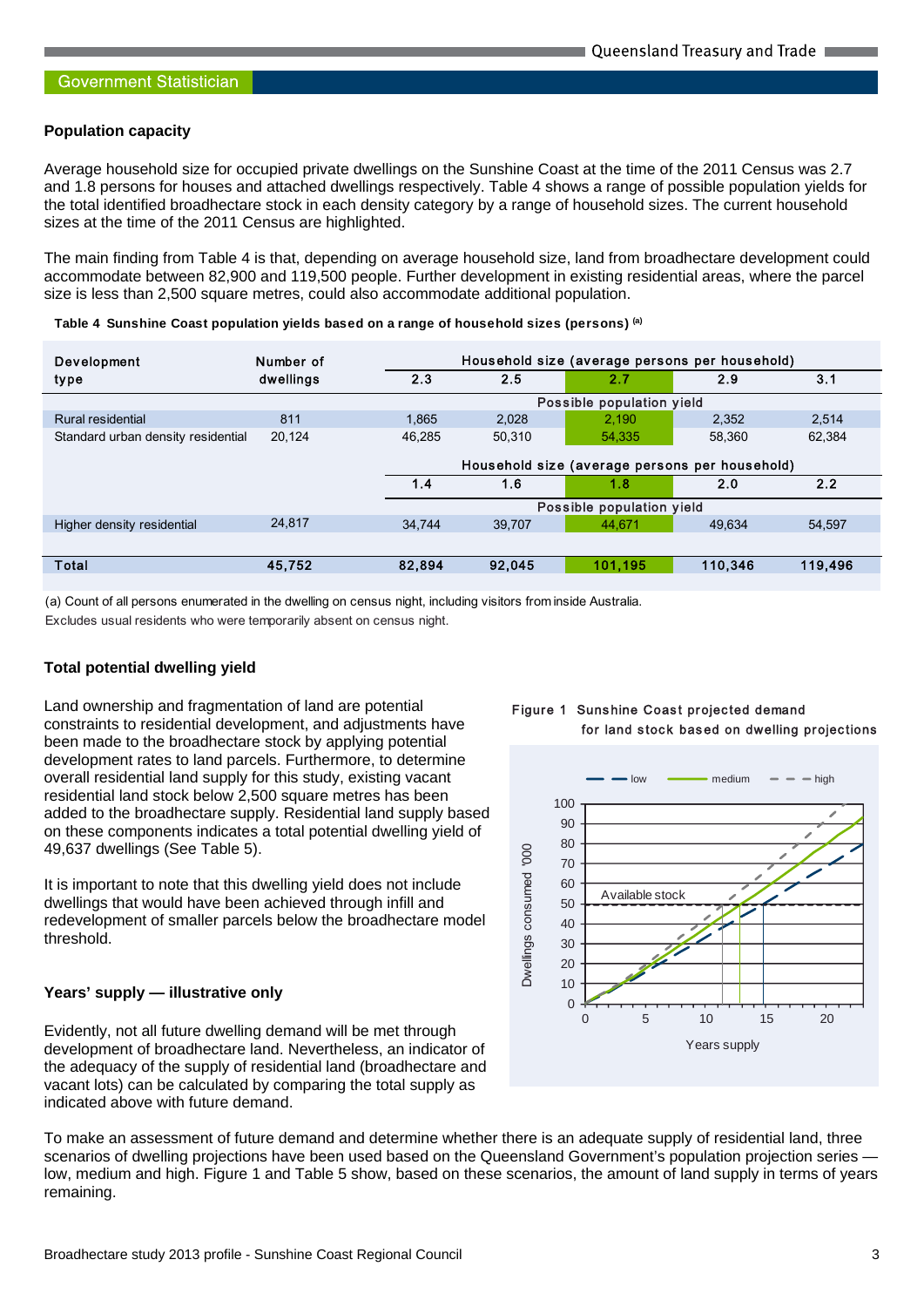#### **Government Statistician**

Table 5 also shows that developed land parcels that are vacant account for almost eight per cent of the total potential dwelling yield.

|  |  |  | Table 5 Sunshine Coast broadhectare supply scenarios |  |  |
|--|--|--|------------------------------------------------------|--|--|
|--|--|--|------------------------------------------------------|--|--|

|                                                          | Demand for residential lots                    | Supply - Stock of residential lots        |                                            |                                                    |                     |
|----------------------------------------------------------|------------------------------------------------|-------------------------------------------|--------------------------------------------|----------------------------------------------------|---------------------|
| <b>Dwelling</b><br>production<br>scenario <sup>(a)</sup> | Dwellings required<br>to $2036$ <sup>(b)</sup> | <b>Broadhectare</b><br>dwelling yield (c) | <b>Existing vacant</b><br>land parcels (d) | <b>Total potential</b><br>dwellings <sup>(e)</sup> | Years<br>supply (f) |
| Low trend                                                | 79.625                                         | 45.753                                    | 3.884                                      | 49.637                                             | 15                  |
| Medium trend                                             | 93.039                                         | 45.753                                    | 3.884                                      | 49.637                                             | 13                  |
| High trend                                               | 107.725                                        | 45.753                                    | 3.884                                      | 49.637                                             | 11                  |
|                                                          |                                                |                                           |                                            |                                                    |                     |

(b) Dwellings required to 2036 based on Government Statistician (e) Supply of residential lots.

(c) Adjusted to take into account the propensity of development. broadhectare land.

(a) Based on dwelling projection levels produced in 2013. (d) Estimate of vacant residential parcels at September 2013.

dwelling projections. (f) Illustrative only, if no development occurs outside of

# **Conclusion — Sunshine Coast Regional Council**

The study has estimated that the total area of broadhectare land available for residential development is 3,200 hectares. If this land were fully developed it has the potential to yield approximately 45,800 dwellings and accommodate 101,200 people, using current average household sizes.

Based on current medium series household projections and the expected broadhectare dwelling yield, the available residential land stock indicates approximately 13 years of supply.